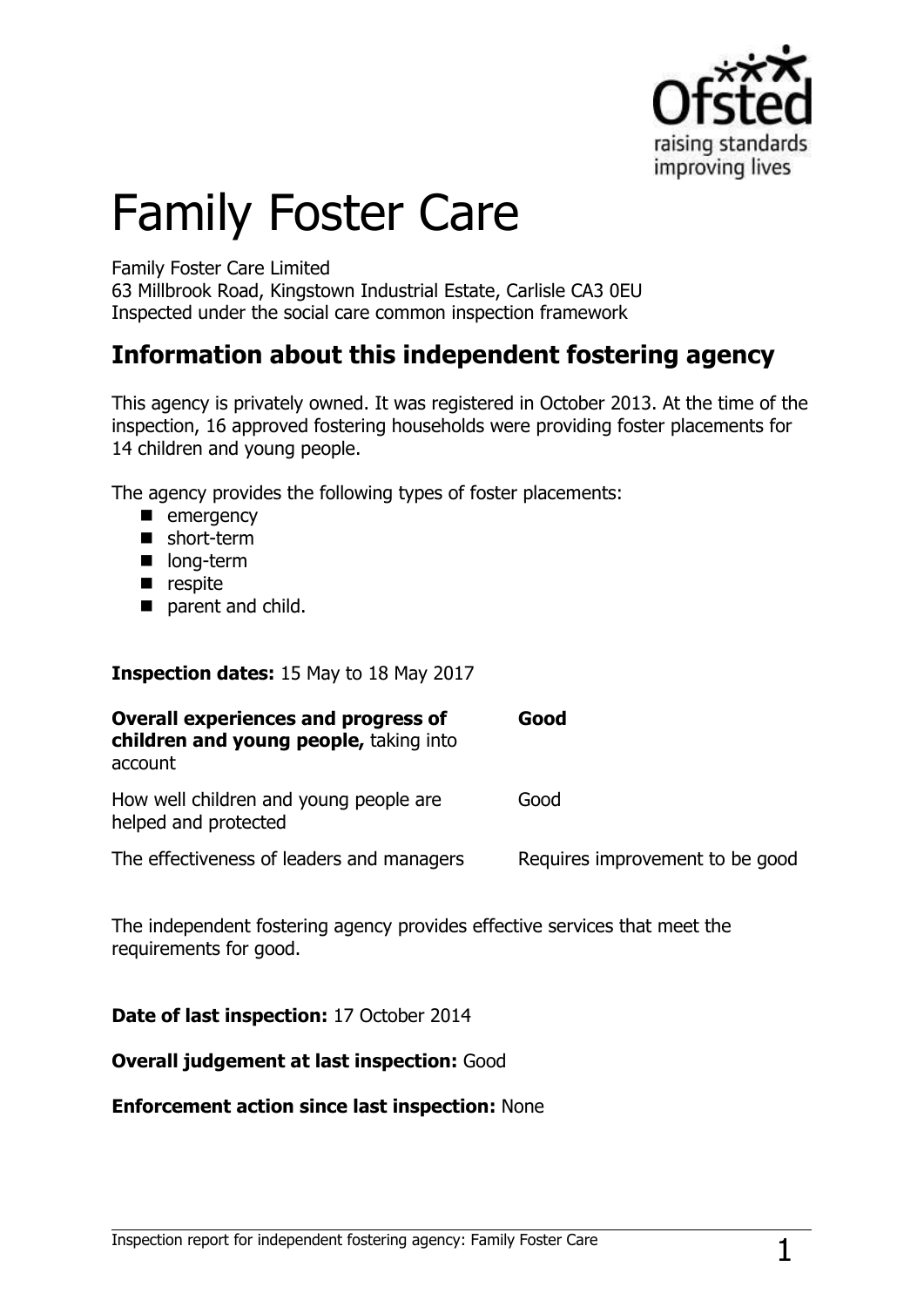

## **Key findings from this inspection**

This independent fostering agency is good because:

- Children said that they feel safe in their foster families.
- All young people placed with the agency are attending school regularly.
- Children enjoy a range of social and leisure opportunities; this enables them to learn new skills and leads to an improvement in their self-esteem.
- The plan for some children is for them to remain with their foster families on a permanent basis. This enables them to feel part of their fostering family and to plan things for their future.
- Young people placed with the agency are rarely involved in risk-taking behaviour, such as going missing from home.
- Foster carers feel valued by the agency and feel that they work as part of a team.
- Good-quality foster carer assessments demonstrate that the applicants have the skills necessary to be good foster carers.
- **Foster carers complete their mandatory training in a timely fashion. The agency** also ensures that additional foster carer training covers pertinent topics, which ensures that they retain the interest of foster carers and equip them with the skills to provide effective care.
- **Effective challenge by the registered manager ensures that placing agencies are** reminded of their obligations and children receive the support they need.
- The small size of the agency means that all staff have good knowledge of the agency's foster carers and children placed. This helps them to provide effective support in an emergency.
- The agency employs a part-time therapist. This ensures speedy access to advice and guidance for agency staff and foster carers.

The independent fostering agency's areas for development:

- **E** Fnsure the safe recruitment of staff.
- Improve quality assurance and monitoring to ensure that full and accurate records are maintained, that lessons learned from complaints are implemented and that the agency makes better use of electronic systems to help track children's progress.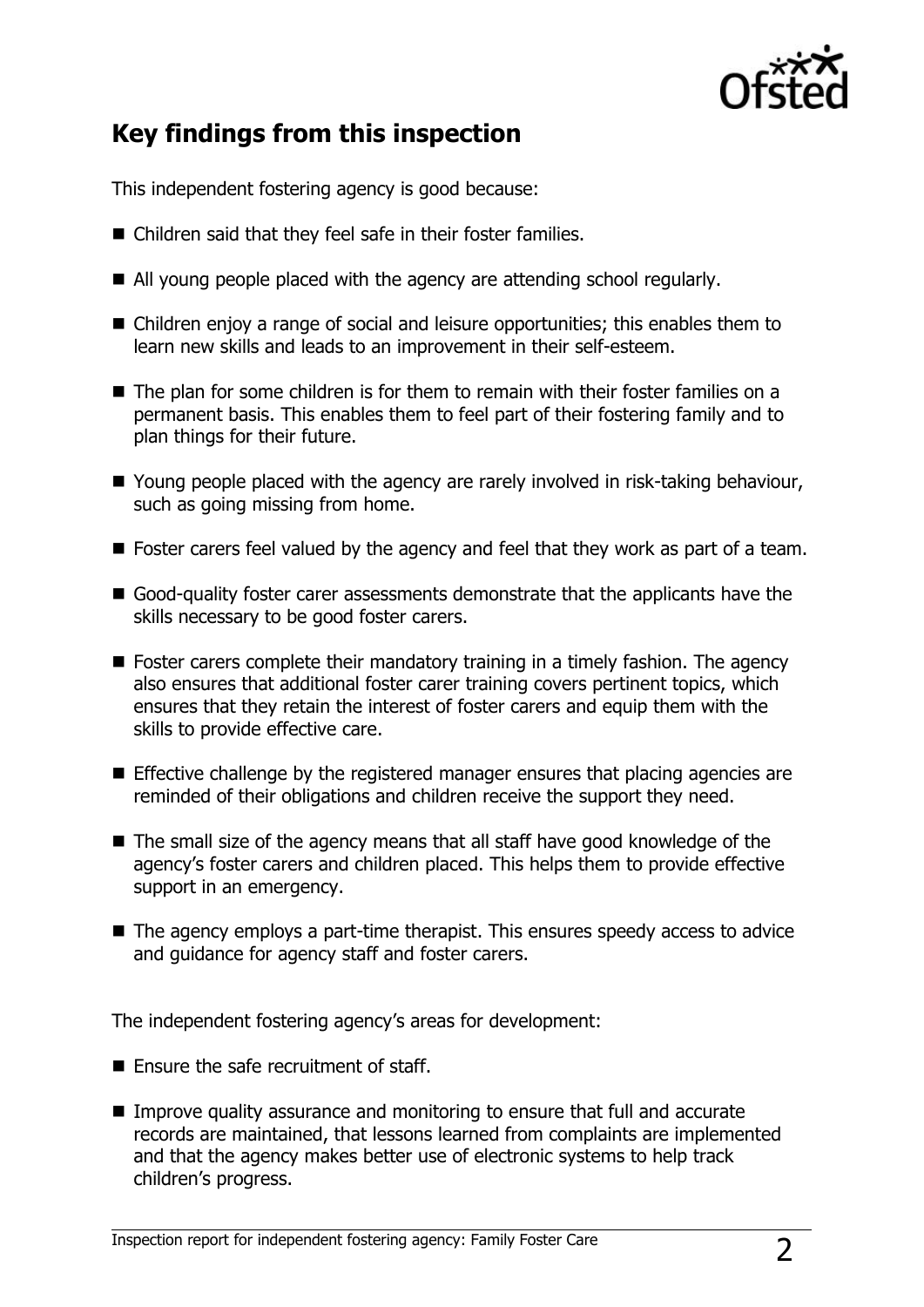

### **What does the independent fostering agency need to do to improve?**

#### **Statutory requirements**

This section sets out the actions that the registered person(s) must take to meet the Care Standards Act 2000, Fostering Services (England) Regulations 2011 and the national minimum standards. The registered person(s) must comply within the given timescales.

| <b>Requirement</b>                                                                                                                                                                                                                                                                                                                                                                                      | Due date   |
|---------------------------------------------------------------------------------------------------------------------------------------------------------------------------------------------------------------------------------------------------------------------------------------------------------------------------------------------------------------------------------------------------------|------------|
| Ensure that the fostering service provider does not employ a<br>person to work for the purposes of the fostering service<br>unless that person is fit to do so, and full and satisfactory<br>information is available in relation to that person in respect<br>of each of the matters specified in schedule 1. (Regulation<br>20(1)(3)                                                                  | 30/06/2017 |
| Specifically, when a person has previously worked in a<br>position the duties of which involved work with children or<br>vulnerable adults' verification, so far as reasonably<br>practicable, establish the reason why the employment or<br>position ended and ensure that the agency is satisfied that<br>those employed have the necessary insurance to transport<br>children in their own vehicles. |            |

#### **Recommendations**

- $\blacksquare$  Ensure that each person on the central list is given the opportunity of attending an annual joint training day with the fostering service's fostering staff. (National minimum standard 23.10)
- Ensure that there are clear and effective procedures for monitoring and controlling the activities of the service. This includes serious incidents, allegations or complaints about the service and ensuring the quality of the service. (National minimum standard 25.1)
- Ensure that the manager regularly monitors all records kept by the service to ensure compliance with the service's policies, to identify any concerns about specific incidents and to identify patterns and trends. (National minimum standard 25.2)
- Ensure that information about the child is recorded clearly and in a way which will be helpful to the child when they access their files now or in the future. (National minimum standard 26.6)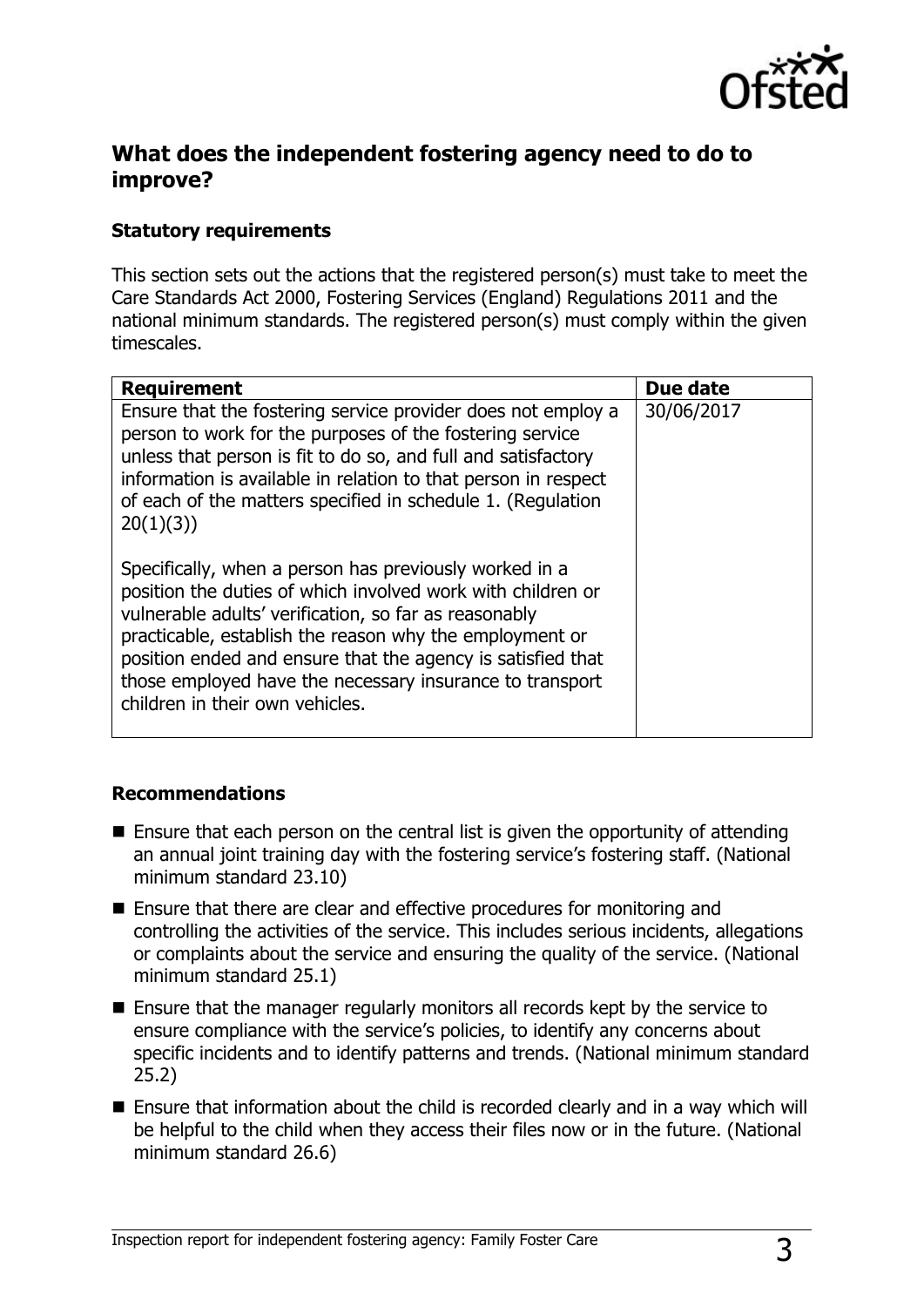

## **Inspection judgements**

#### **Overall experiences and progress of children and young people: Good**

Most children are making good progress across all areas of their development. All children are attending school regularly and making good progress. This is a huge improvement for some. Many are settled with their foster families in long-term fostering placements, allowing them to feel part of the family. This sense of belonging is helping them to thrive.

The agency employs a part-time therapist. This ensures easy access to therapeutic support, both for individually commissioned work and for advice and support to foster carers and supervising social workers. Foster carers are able to 'drop in' for advice if they need assistance. Foster carers said that this support helps them to deal more effectively with some presenting behaviours displayed by young people. One foster carer commented, 'I am currently working with a child with high anxiety and who breaks things around my home on a regular basis. The therapist's training has been invaluable in my maintaining the placement.'

Foster carers celebrate children's progress and are good advocates for those in their care. A child's social worker commented, 'My child's foster carer supports him well to overcome his difficulties and takes him on holidays abroad and to specialised activities in the community.' Children are able to access a range of new activities and opportunities. This enables them to develop new talents and learn socially acceptable behaviours. This leads to improvements in their self-esteem as they start to believe in themselves.

Children have a number of opportunities to express their wishes and feelings. Supervising social workers see children regularly, as part of their support visits to foster carers, and the agency routinely asks them to provide feedback to inform the annual review of their foster carers. The agency champions young people's rights and ensures that they have access to an independent advocate, should they need one. One young person's independent reviewing officer commented, 'The agency showed good practice and acted in a very prompt, professional and considered way in promoting her rights and ensuring her views were known.' Consequently, young people feel that their views have been heard, even if ultimately a decision is made that they do not agree with.

The agency also holds regular participation events with children, as well as family activity events. During the inspection, children and their foster carers were looking forward to a day trip to Blackpool. The annual December 'drop and shop' also enables foster carers to enjoy a couple of hours' Christmas shopping with the reassurance that their children are engaged in fun activities with the agency staff.

Children and young people receive a helpful children's guide that explains what they can expect while in foster care. The agency has two versions that are targeted at different age groups of children. Children receive this on placement, along with an attractive memory box, which contains, among other things, a photo album, a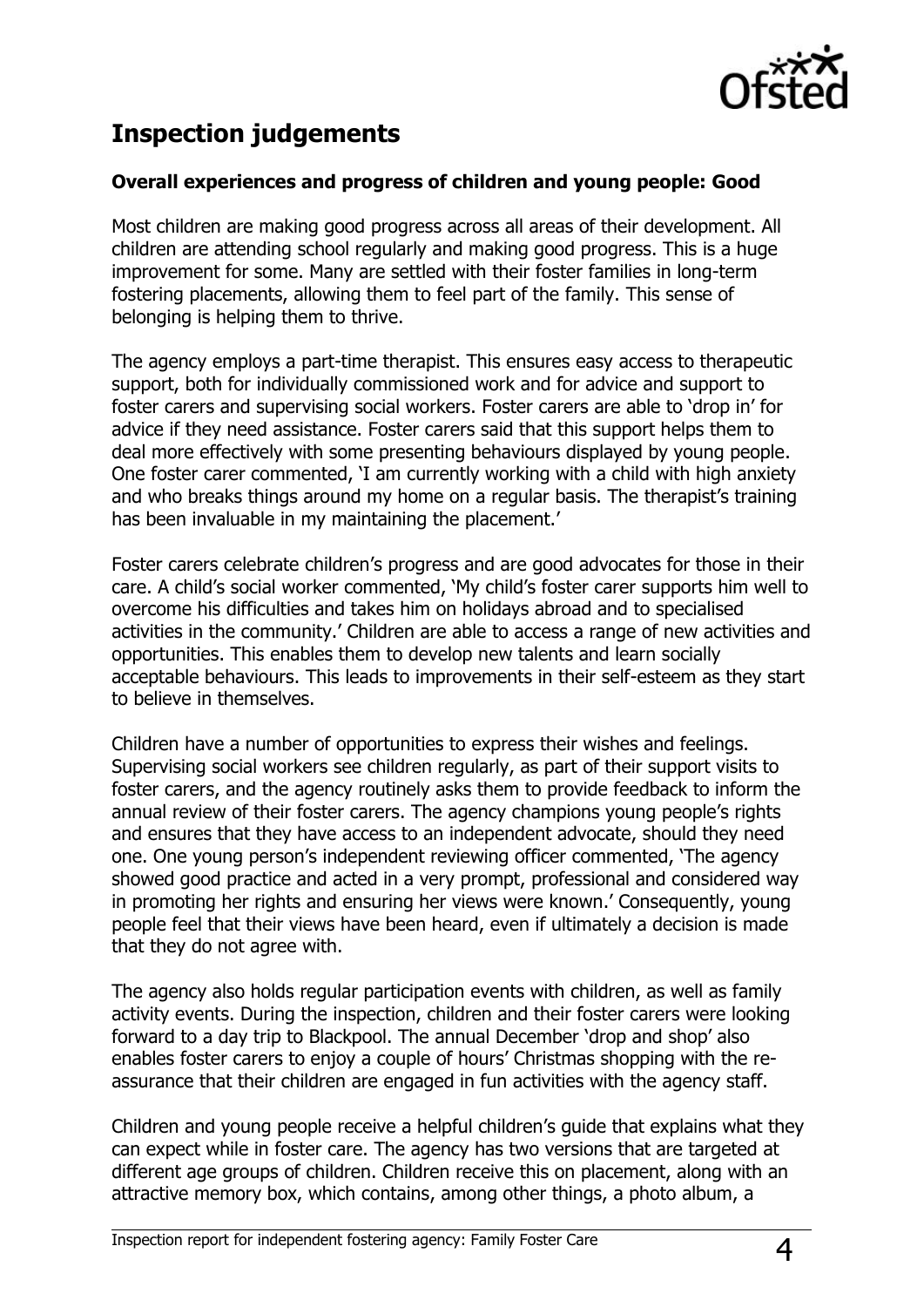

handmade blanket and a small cuddly bear with a story about his fostering experiences. This helps children to settle into their new families and encourages them to keep photographs and keepsakes during their placement.

Children receive helpful and child-centred information about their foster carers prior to placement, whenever possible. If a move is planned, children are able to meet their new foster carers in advance and they have the opportunity of an overnight stay. This enables children to seek answers to their questions and helps to lessen their anxiety about their move.

Supervising social workers are able to demonstrate the individual progress that young people make, as they know them well. Foster carers and the agency celebrate children's progress and achievements. The agency has a range of cards, with images designed by young people, which they send to mark young people's achievements. However, the agency's monitoring systems to evidence young people's improving outcomes over time are not yet sufficiently embedded to demonstrate this progress. The agency continues to make amendments to its relatively new electronic system, as currently it is not making best use of the information that it holds electronically. The approach by agency staff and foster carers also needs to more consistent for the information to be meaningful.

The preparation, training and assessment of foster carers are good. The agency participates in a range of recruitment initiatives, such as newspaper and radio advertising. Foster carers have also been recruited via word of mouth recommendation. Foster carers receive appropriate pre-approval training to ensure that they have a realistic view of the fostering task. These training sessions are held during both daytime and evening, to ensure a convenient time for applicants. Fostering assessment reports contain good analysis and evaluation, demonstrating the applicant's ability to care for children safely and competently.

Foster carers spoke positively about the agency and the support they receive. Inspectors received positive comments during the inspection. Examples of these include:

- 'I have received excellent support when I have needed it.'
- 'I feel communication from the agency is really good.'
- 'It doesn't matter who you speak to, the staff always know you and your situation.'
- 'I don't have any complaints. Staff are always there if you need them.'

The agency does its best to ensure that full information about children is available at the time of matching, so that it can ensure that foster carers have the skills to meet their needs. However, foster carers commented on the poor-quality information that they receive on occasion, as some children still require a placement in an emergency, when little is known about them. The agency has made improvements to its matching format, and inspectors saw evidence of a robust matching process. However, despite this, the agency's disruption rate remains higher than the national average. The agency is in the process of re-visiting these cases to see whether it would have been possible to identify any issues at the start, with a view to making further improvements.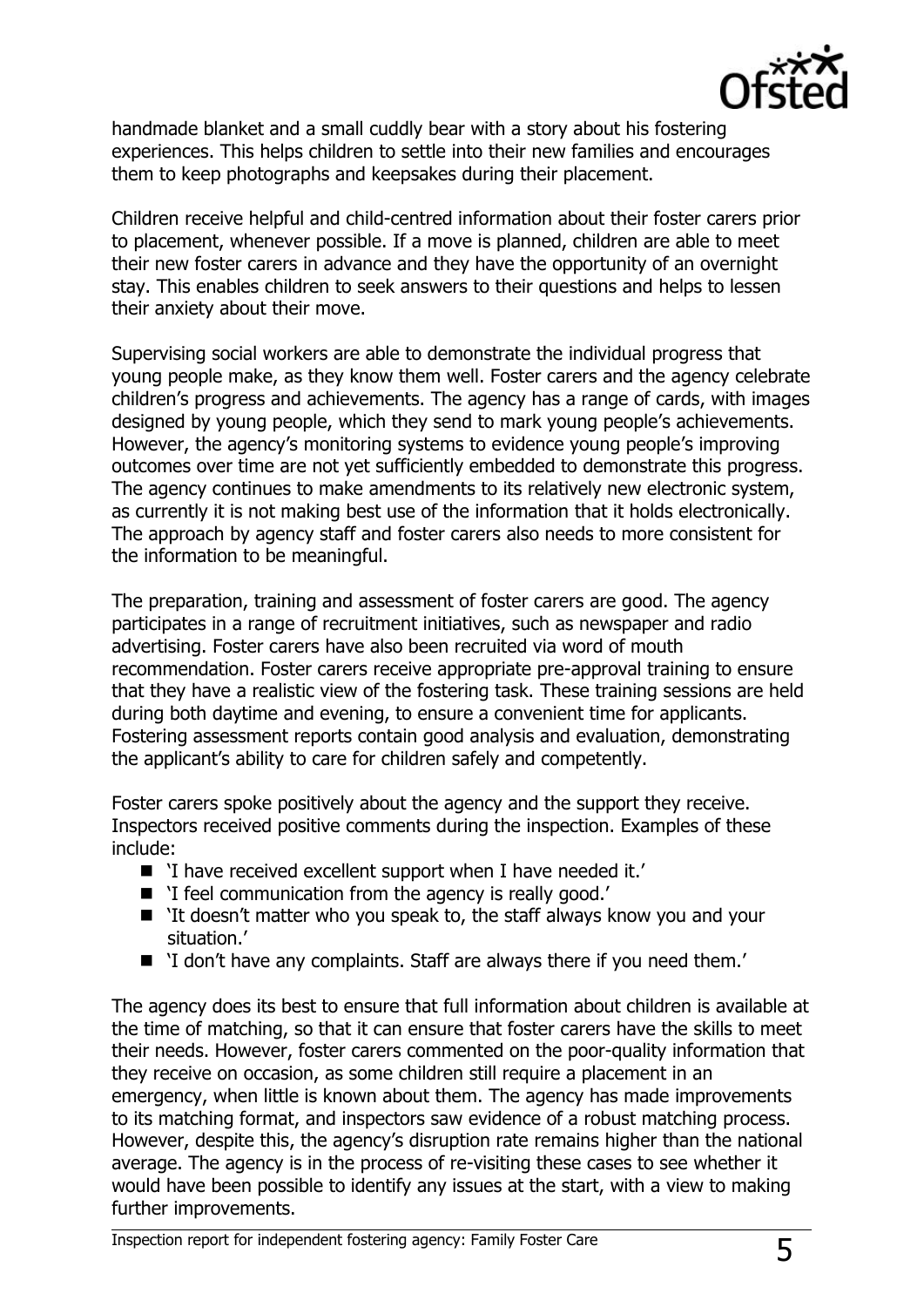

#### **How well children and young people are helped and protected: Good**

Children said that they feel safe in their foster families. One commented in the annual surveys for Ofsted, 'My foster carers always make sure I'm safe.' Children receive information about how to make a complaint or raise any issues of concern when they are initially placed with the agency's foster carers. Annual unannounced visits also ensure that children are receiving high-quality care when the foster carer is not expecting a social worker to visit.

Children rarely engage in risk-taking behaviour, such as going missing from home. However, the agency engages children in information sessions, designed to help keep themselves safe. Topics recently discussed include road safety and internet safety. These interactive sessions give children the opportunity for discussion. This helps them to remember this important information.

Safe care plans and risk assessments outline the specific risks for each individual young person. They are agreed with placing social workers. However, they do not always contain sufficient detail to ensure that foster carers are clear about the specific action that they need to take. Managers were already working on improvements to the current format, at the time of the inspection, in order to improve the robustness of this document.

The agency acknowledges and deals with allegations and complaints safely. The welfare of children is the priority of staff. Records demonstrate that the agency engages in clear communication with other bodies that have safeguarding responsibilities. The agency has made amendments to its procedures when recommendations have arisen from an investigation, thus demonstrating a willingness to learn.

Foster carers are clear about their responsibilities to keep children safe. Foster carers routinely receive training in safeguarding as well as topical matters, such as radicalisation and child sexual exploitation. The small size of the agency and visible presence of managers means that foster carers are able to raise issues quickly and respect the registered manager's views. They feel that staff listen to them and that the agency will commission additional support or training, if they suggest that they would benefit from this. One foster carer requested a group for bridging foster carers, who are moving young children onto adoption. Consequently, the therapist was commissioned to arrange such a group. Foster carers appreciate such a response. Possibly because of such training, one child's social worker commented, in feedback taken by the agency, 'The adopters feel that [Name of the child] was very lucky to have had [Name of foster carer] as her foster carer and she made them feel very welcome.' This is essential to ensure a child's smooth transition.

This inspection identified some shortfalls in relation to the safe recruitment and employment of staff. Although this is largely satisfactory, contact had not been made with previous employers when an individual had worked in a position with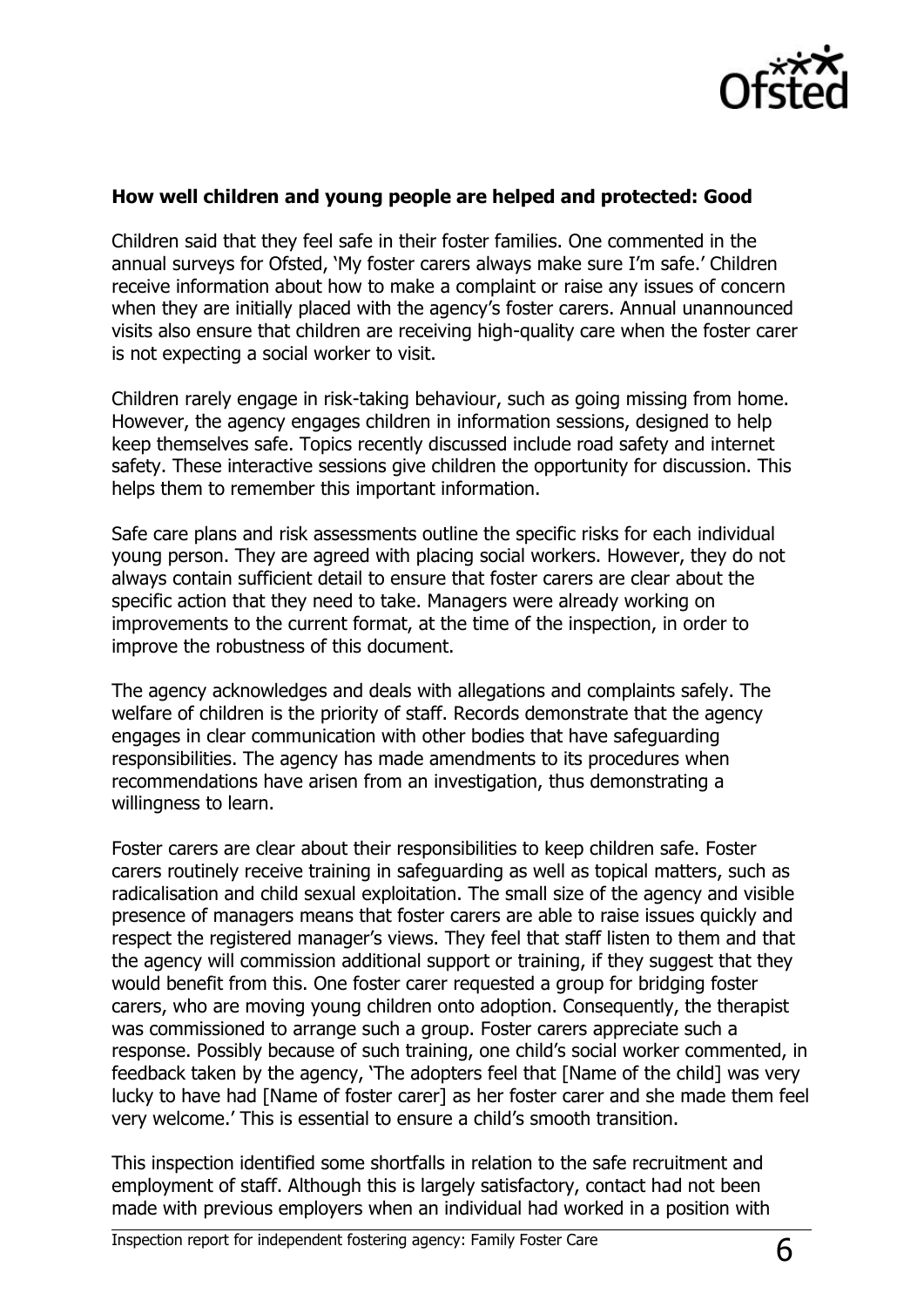

vulnerable adults, in order to confirm the reason for this employment ending. In addition, one staff member has been permitted to transport children in their own vehicle without confirmation of the necessary insurance cover being in place. This practice does not conform to the principles of safe recruitment and employment. Managers took immediate action to address these shortfalls.

#### **The effectiveness of leaders and managers: Requires improvement to be good**

A qualified and experienced registered manager effectively manages the fostering service, receiving formal registration with Ofsted in July 2016. A small team of qualified social work practitioners completes the assessment and supervision of foster carers. They receive regular and good-quality supervision to support them in their roles. This also enables them to reflect on their practice. Annual performance appraisals also ensure that the agency addresses the development needs of staff and new targets are set for the coming year.

The agency has reduced in size since the last inspection, and staff members have faced the prospect of redundancy. However, recent recruitment activity and a dynamic approach to utilising the skills of staff members have resulted in increased security and a financially stable outcome. The organisation also ensured that staff were able to access independent support during this difficult time.

All foster carers complete their training, support and development standards within their first year of approval. The agency then builds on their core understanding by providing a wide range of training opportunities, both taught and online. The agency also ensures that training takes place to suit the availability of foster carers, so this includes both evening and weekend courses. The agency frequently commissions specialist training from a very experienced practitioner and trainer. Foster carers really appreciate this investment in their development, One commented, 'Because of her, we look forward to training. She makes you want to learn.' By ensuring the provision of good-quality training, along with providing direct access to the services of the agency therapist, the agency hopes to provide foster carers with the skills that they require to provide high-quality care.

The agency has a central fostering panel that meets to consider cases from across the agency's registered offices. It meets at a geographically central point. The central list of fostering panel members brings a range of experience, both professional and personal to the panel. The panel chair is independent of the agency and is suitably qualified and experienced. The panel processes ensure a suitable degree of scrutiny and challenge. The agency decision maker responds promptly and clearly lists his own reasons for reaching his decision. Panel members have access to training provided for foster carers, as well as online training. However, there has been no annual joint training day with the fostering staff for over twelve months. This would ensure panel cohesion and give the opportunity for panel members and agency staff to explore issues together.

While the registered manager audits foster carer case records, the agency's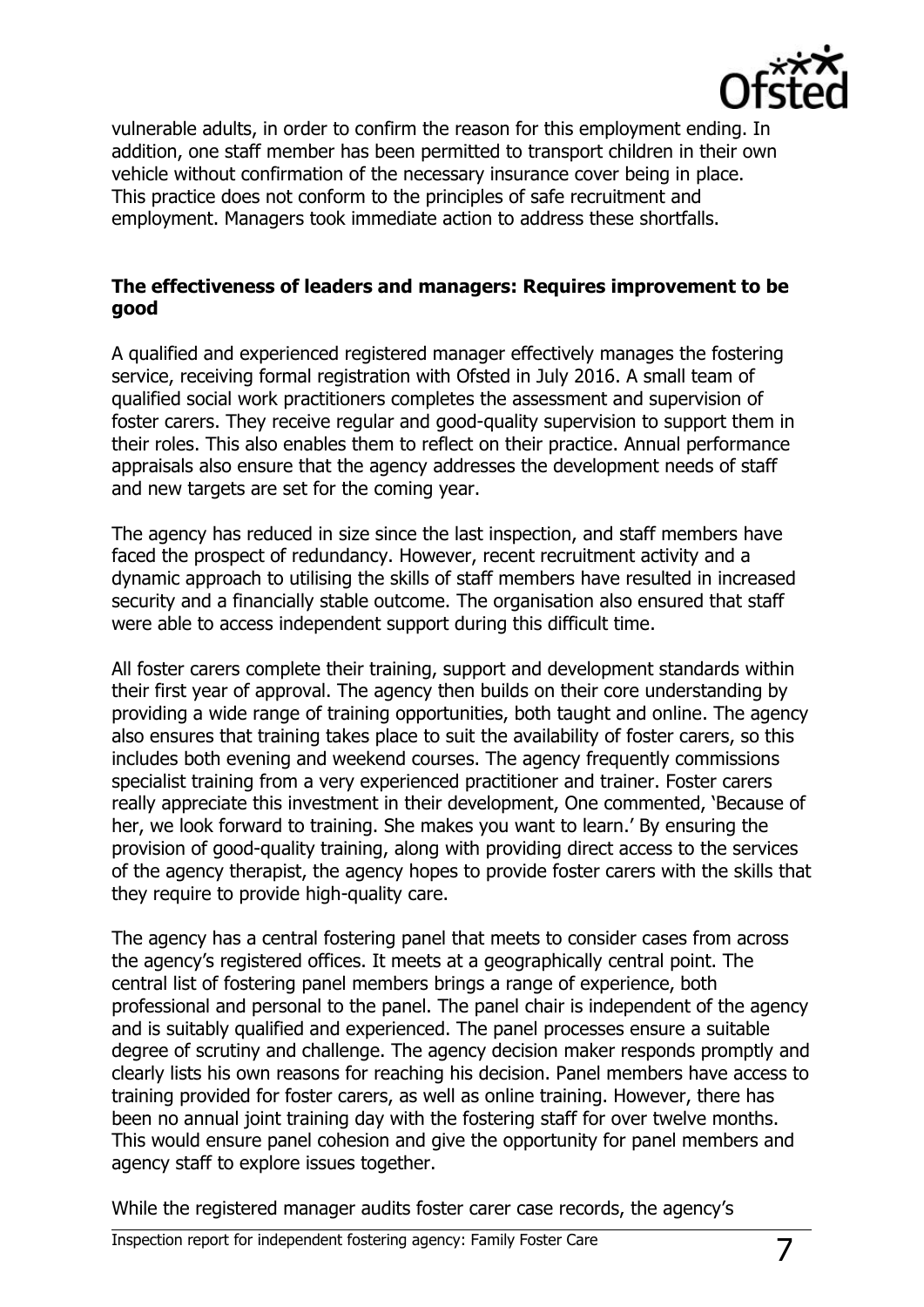

monitoring systems are not yet fully effective, as inspectors found some documents missing, gaps in foster carer supervision records and gaps in foster carers' daily recording of children and young people. The latter makes it difficult for children to gather a true picture of their time in foster care, if they were to choose to access their records in the future. The agency responds promptly to complaints and makes appropriate notifications to HMCI and other safeguarding bodies. It has learned lessons as a result and has amended its practice accordingly. However, on occasion, some time after the event, managers lost sight of this and have resumed their original practice, forgetting the valid reasons for amending it. For example, an increase in the frequency of unannounced visits to bi-annual, to provide the agency with assurance regarding the quality of foster care, has subsequently reverted to annual.

Stakeholders described the communication from the agency as good. Managers provide effective challenge when this is necessary. The registered manager requests planning meetings when required and chases social worker for timely decisions. For example, she is currently pursuing agreement to a specialist respite provision for one young person, as this is best able to meet his specific needs.

Leaders and managers understand the strengths and weaknesses of the service. They are currently in the process of drafting an organisational development plan, which will include specifics for this office. The agency has taken action to address the one requirement and three recommendations made at the last inspection. This demonstrates their desire to learn and to develop the service.

## **Information about this inspection**

Inspectors have looked closely at the experiences and progress of children and young people. Inspectors considered the quality of work and the difference made to the lives of children and young people. They watched how professional staff work with children and young people and each other and discussed the effectiveness of help and care provided. Wherever possible, they talked to children and young people and their families. In addition, the inspectors have tried to understand what the independent fostering agency knows about how well it is performing, how well it is doing and what difference it is making for the children and young people whom it is trying to help, protect and look after.

Using the 'Social care common inspection framework', this inspection was carried out under the Care Standards Act 2000 to assess the effectiveness of the service, how it meets the core functions of the service as set out in legislation, and to consider how well it complies with the Fostering Services (England) Regulations 2011 and the national minimum standards.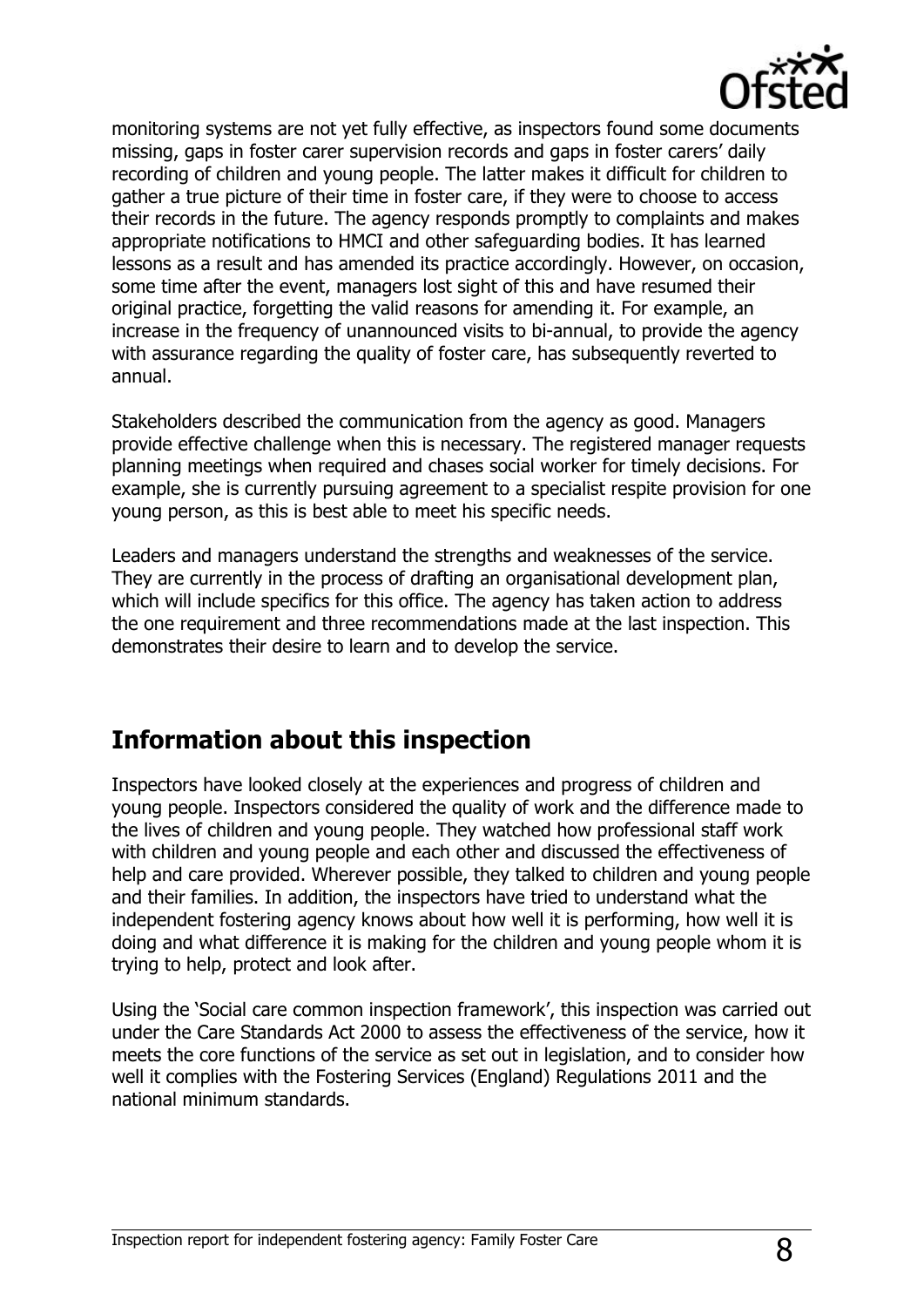

## **Independent fostering agency details**

**Unique reference number:** SC468924

**Registered provider:** Family Foster Care Limited

**Registered provider address:** Beech Bank, 2 Stanley Road, Worcester WR5 1BE

**Responsible individual:** Robert Rae

**Registered manager:** Verity Coppard

**Telephone number:** 01228 583127

**Email address:** veritycoppard@familyfostercare.co.uk

# **Inspector(s)**

Mandy Williams, social care regulatory inspector Lynn O'Driscoll, social care regulatory inspector